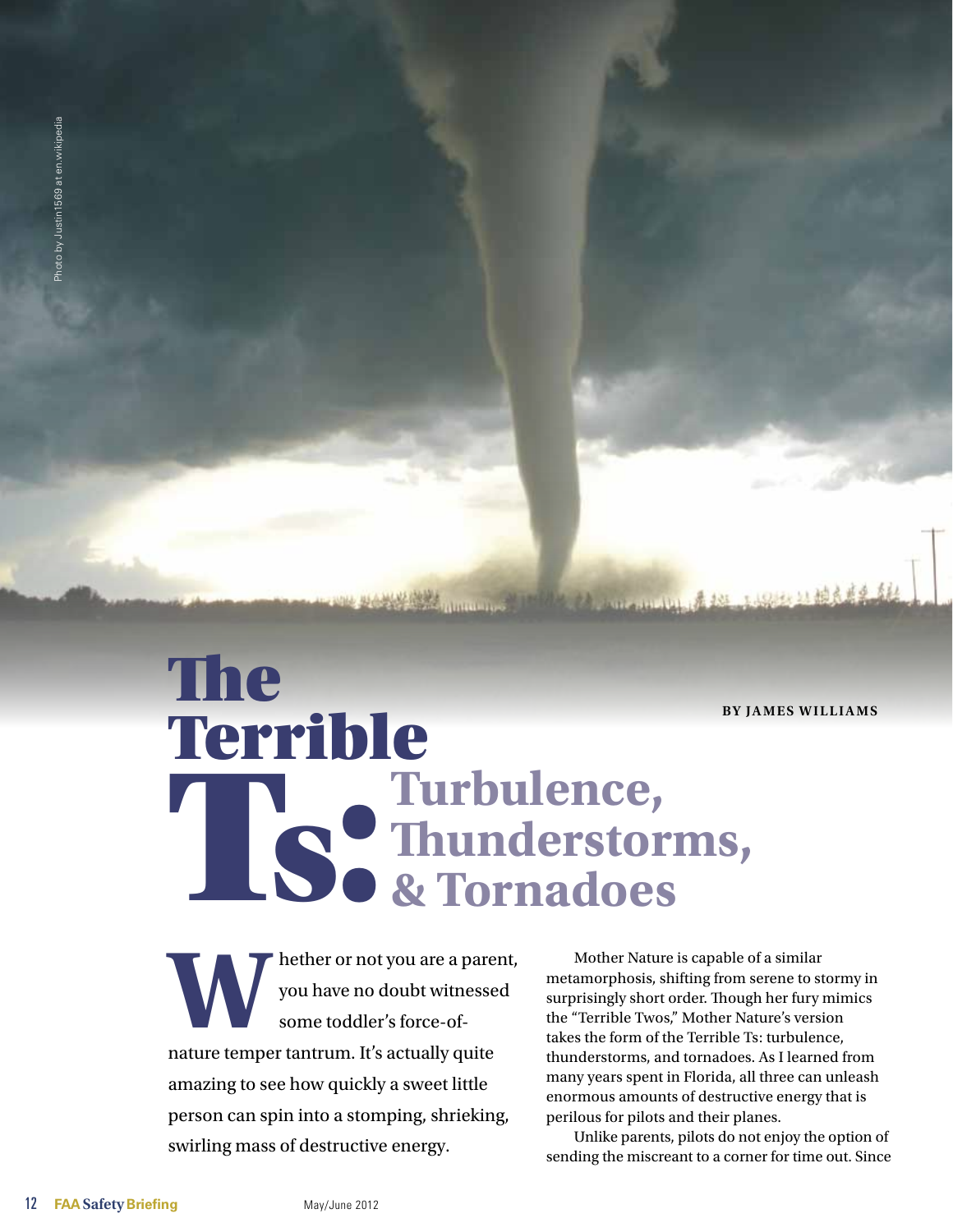

*A good way of avoiding convective turbulence is to fly above the small puffy clouds.* 



*Paying attention to wind direction and avoiding flying near the leeward side of mountains can help avoid the turbulence illustrated here.*

we are the ones obliged to take time out, it behooves us to accurately read the signs of an approaching meteorological meltdown and take cover until the fury of Mother Nature's Terrible Ts subsides.

# **Things that Go Bump in the Flight**

Turbulence varies significantly, ranging from minor nuisance to wing-shearing intensity. Avoidance of the worst conditions requires awareness of the sources of turbulence which, like other weather conditions, often arise from a variety of disruptions and imbalances. Let's take a look.

All pilots are familiar with the tamer varieties of bumpy air, and I quickly learned that it was not possible to fly in Florida without becoming accustomed to being bounced by the ubiquitous pockets of rising air. In Florida, as in similar areas, the mixture of surfaces includes roofs, open grass, water, trees and, of course, pavement. All absorb and radiate heat at different rates, resulting in varying levels of rising air and the rows of small puffy clouds that are a trademark of Florida afternoons. Those clouds are a good indicator to pilots of a ride that is likely to feel a lot like driving down a bumpy, well rutted road.

Shifting winds aloft are another turbulence generator, potentially more dangerous than the bumps under so-called fair weather cumulus. If your weather briefing shows that winds aloft vary more than 90 degrees in direction, or if there are significant changes in velocity from one reporting altitude to the next, you can expect to experience turbulence at the boundary where those differing conditions collide.

A third source of turbulence, one pilots must note and carefully accommodate, is the movement of air over and around man-made or natural obstacles. This level of such turbulence usually depends on the size of the obstacle and the amount of air moving over/around it. Logically enough, the level of such turbulence will intensify with any increase in wind speed. The size of the obstacle has an effect as well: Both the intensity and the size of the turbulence field on the leeward side are higher with larger obstacles, such as mountains.

Even if there is not enough moisture to create the lenticular clouds that are the surest signpost of this turbulence, you can "see" it by visualizing the rapid flow of water over and around rocks in a stream. Like water flowing over rocks, the air flow over an obstacle such as a mountain is smooth on the windward side. As it clears the obstruction, however, the flow becomes turbulent. That alone is bad enough, but it can be deadly when it occurs in areas of rising terrain. As noted in *Rocky Mountain High* on page 16, that's why mountain flying experts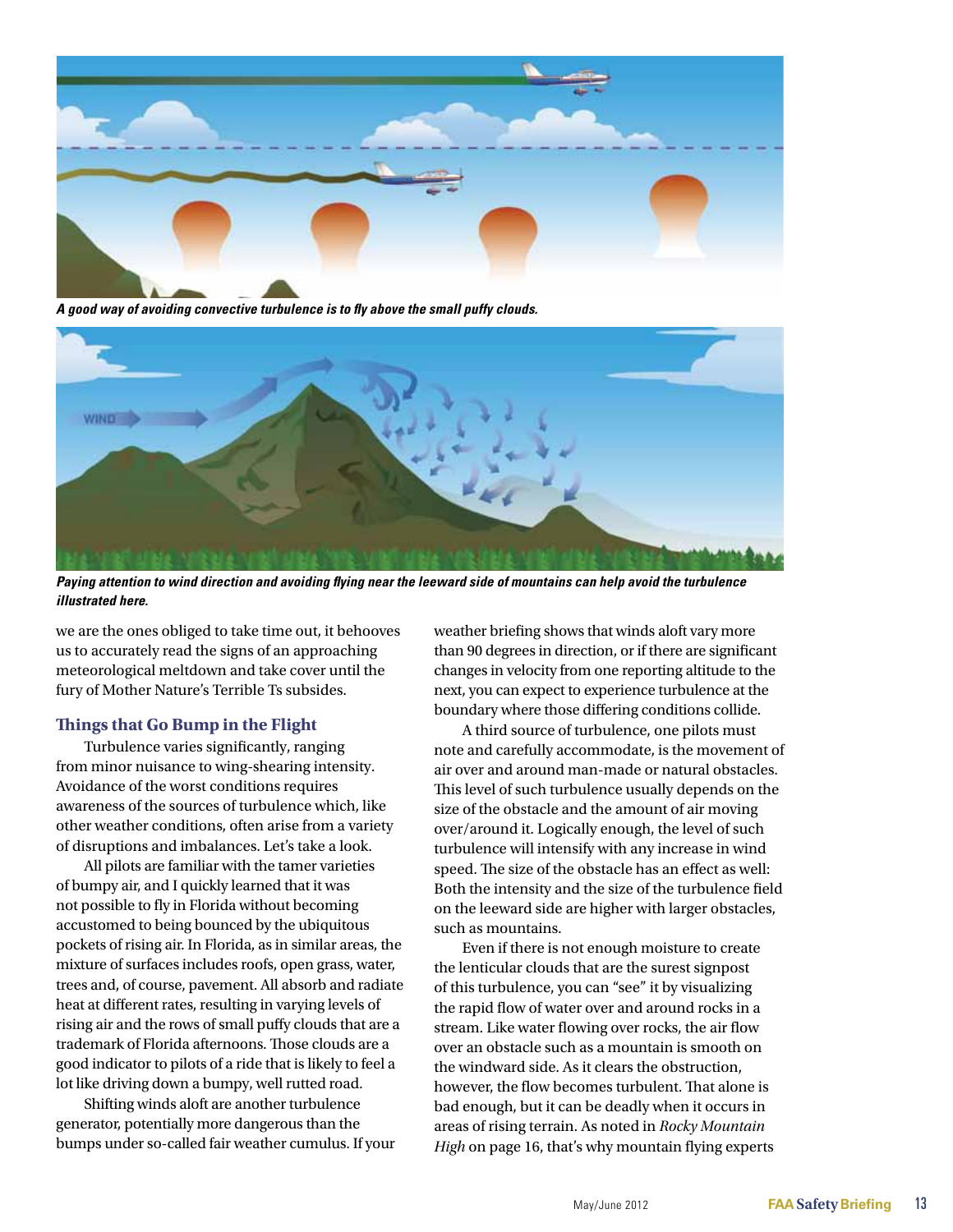

*Life cycle of a thunderstorm.*

recommend special training before you attempt to operate in this environment.

# **A Towering Rage**

When retreating glaciers formed the generally flat expanse of the Midwest and Great Plains, they didn't just leave fertile farm land in their wake. They created a perfect stage to funnel cold dry air from the north into warm moist air from the Gulf of Mexico. That's why the United States has the dubious distinction of being a world leader in the number and intensity of severe thunderstorms.

Let's review the life cycle of a typical thunderstorm. Thunderstorms start life as happy and often harmless-looking cumulus clouds, giving rise to the term "cumulus stage." Though many stop there, ingredients such as heat, moisture, and instability (i.e., tendency of air to rise) are a recipe for a truly Terrible T – the thunderstorm.

When the atmosphere is unstable, as can happen during frontal movement, the puffy, happy little cloud climbs further and further into the sky. Small updrafts start combining to form the large updrafts that lift the cloud, along with all its moisture, into the upper atmosphere. The harmless cumulus cloud becomes a dark and threatening cumulonimbus, noted in weather abbreviations as "CB."

When the cloud can no longer support the weight of its accumulated moisture, that moisture begins to fall as rain or, if temperatures are sufficiently low, as hail. This stage, called the "mature" phase, is the most violent point of the

storm because there is a violent and unpredictable combination of updrafts and downdrafts.

Non-aviators often assume the danger in a thunderstorm is lightning, but pilots know that thunderstorm-level turbulence is the real killer. No airplane, least of all a light GA aircraft, is designed to withstand such stress.

The storm reaches its dissipating stage at the point where downdrafts outnumber updrafts. Like a toddler whose fury has finally exhausted the ready supply of tears and energy, the thunderstorm literally rains out its energy and begins to subside.

A word about lightning: Lightning is created by an imbalance in the electrical charge between the ground and the clouds. Thunder is the sound made by the rapidly expanding air super heated by a lightning bolt – which is hot enough to turn sand into glass. Aircraft are built to absorb and dissipate lightning, which follows the path of least resistance to the ground. By design, that path is usually the metal skin of the aircraft or the protection systems built into composite aircraft. Still, it's a good idea to avoid situations that would expose your aircraft to lightning … especially since lightning lurks in the same neighborhood as the big bully cumulonimbus. As you probably remember, the FAA recommends keeping at least 20 nautical miles from these storms.

# **The Vicious Vortex**

A tornado, one of the most intense manifestations of extreme weather, is also one of the most destructive forces of nature. Because tornadoes are usually